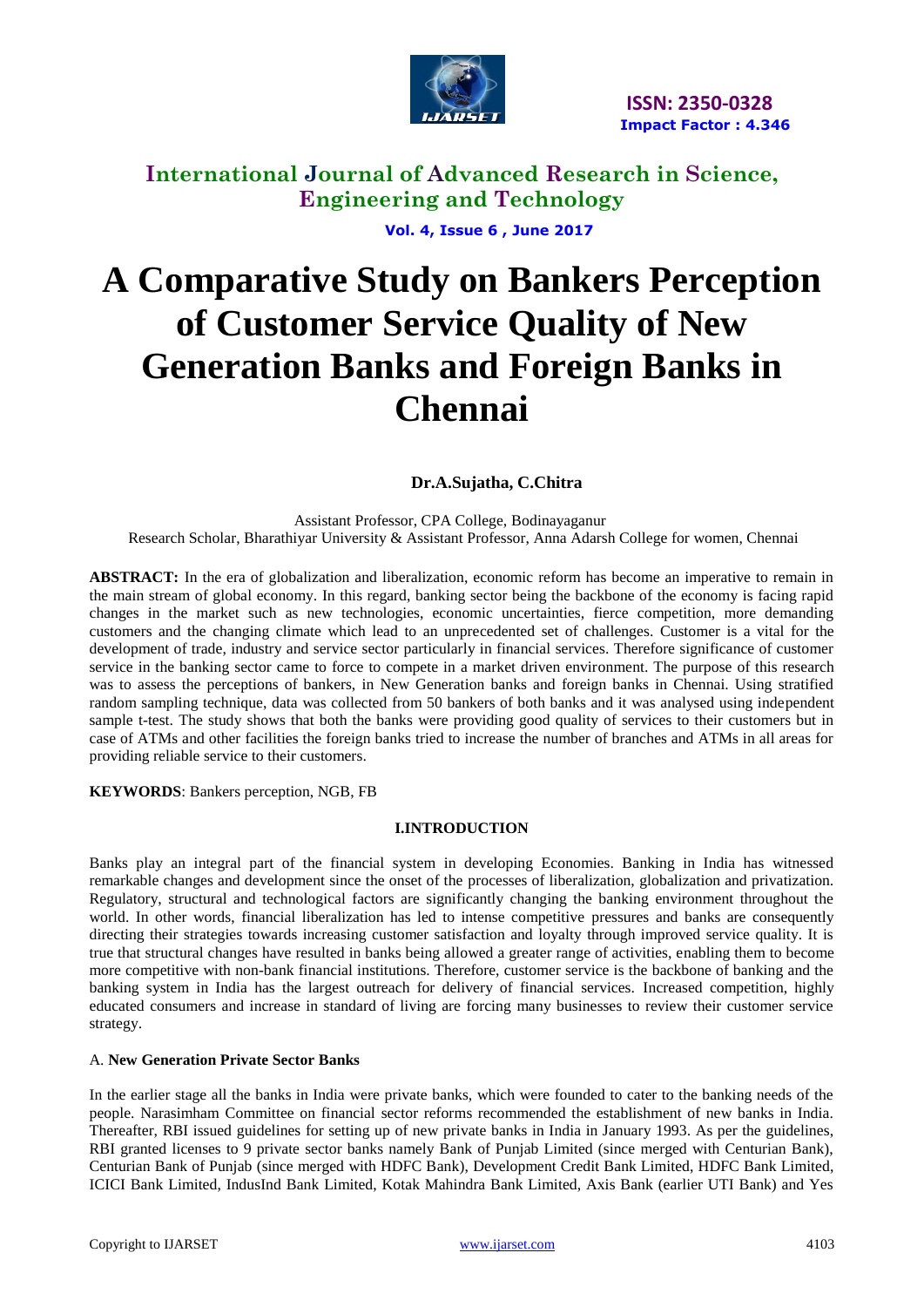

 **ISSN: 2350-0328 Impact Factor : 4.346**

# **International Journal of Advanced Research in Science, Engineering and Technology**

### **Vol. 4, Issue 6 , June 2017**

Bank Limited. Housing Development Finance Corporation Limited became the first to receive an "in principle" approval from the Reserve Bank of India to set up a bank in the private sector.

#### **B.Foreign Banks**

Foreign banks now constitute the largest segment of scheduled commercial banks in the country. Totally there are 46 foreign banks operating in India Out of which 12 banks operating in Chennai. The recent trend of the foreign banks and the private sector banks has working with competitive spirit and providing better quality of services to the customers.

#### **II.LITERATURE REVIEW**

**1) Mohammed Arif shaik(2014**) in his study identified bankers perception of benefits and risks associated with electronic banking facilities in Ethiopia. Bank employees were the primary source of data and the data so collected was analyzed using mean score analysis. His findings revealed that bankers perceive "a means to save time" and "minimize inconvenience' as the most and the least advantage of electronic banking whereas 'Need for expertise and training' and "charge a high cost for services" are considered as the most and the least risk associated with electronic banking.

**2)Madiha Arshad, Samina Aslam (2011)** in their study gauge the perceptions of employees, in both Islamic banks and conventional banks, of Islamic products and services, the training and experience gained in Islamic banking, and the potential of Islamic banking in Pakistan. The results revealed that bankers in Islamic banks have more positive perceptions on the above issues. The bankers also claimed that they require well-trained and skilled employees must be addressed critically by the government, industry players and educationists for the sustainable growth of Islamic banking in Pakistan

#### **III.OBJECTIVES OF THE STUDY**

To study the perception of bankers about the quality of service delivered to the customers of New Generation banks and foreign banks in Chennai.

#### **IV.RESEARCH METHODOLOGY**

To carry out the research work in a systematic way the following methodology has been used in the current study. To get the detailed opinion from the bankers, the researcher has made a descriptive research. Both primary and secondary data has been used for the research work. To collect the primary data questionnaire has been prepared and the respondents are selected by using stratified random sampling method. Questionnaire has been widely circulated among the bankers from different banks for the data collection. The collected data has been analyzed through Independent sample t test. The secondary data is collected from magazines, journals, books and websites.

### **V. COMPARING THE BANKERS PERCEPTION IN NEW GENERATION BANKS (NGB) AND FOREIGN BANKS (FB) IN CHENNAI CITY**

The respondents" demographic profile is presented in Table 1. A total of 50 bankers were involved in this study.

| <b>Variable</b> | <b>Frequency</b> | <b>Percent</b> |      |  |  |  |  |  |
|-----------------|------------------|----------------|------|--|--|--|--|--|
| Gender          | Male             | 30             | 60%  |  |  |  |  |  |
|                 | Female           | 20             | 40 % |  |  |  |  |  |
| Age             | Below 30 years   |                | 14%  |  |  |  |  |  |
|                 | 31-39 years      | 22             | 44 % |  |  |  |  |  |
|                 | 40-49 years      | 18             | 36 % |  |  |  |  |  |
|                 | $>= 50$ years    | 3              | 6%   |  |  |  |  |  |

#### **1. Demographic profile of respondent**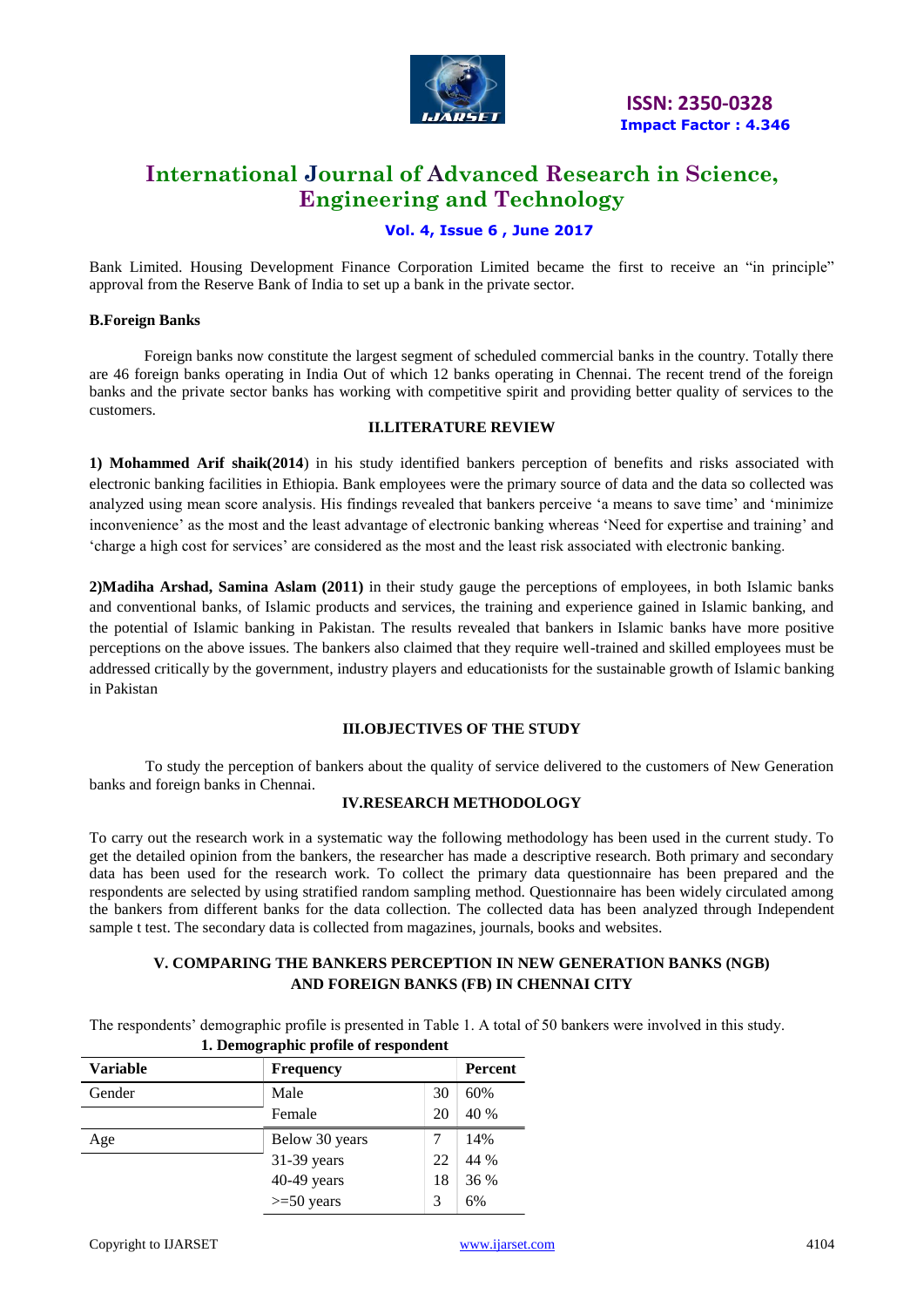

| Highest education attained | Diploma and below           | 1  | 2%  |
|----------------------------|-----------------------------|----|-----|
|                            | Bachelor's degree           | 16 | 32% |
|                            | Masters degree              | 32 | 64% |
|                            | Any other                   |    | 2%  |
| Work Experience            | 1 to 5 yrs                  | 16 | 32% |
|                            | $6$ to $10$ yrs             | 22 | 44% |
|                            | More than 10 yrs            | 12 | 24% |
|                            |                             |    |     |
| Respondents per bank       | <b>New Generation Banks</b> | 35 | 70% |
|                            | Foreign banks               | 15 | 30% |

## **Vol. 4, Issue 6 , June 2017**

The above table shows that 60% of them were male while the rest were female bankers. In addition, of the 50 bankers surveyed, 14% were below or equal 30 years old, 44% were in the range of 30-39 years of age, and the rest were between 40 and 49 years old (36%) and above 50 years old (6%). Also, 1% bankers held at least a diploma level education, while the bankers who held undergraduate and postgraduate degrees accounted for 32% and 64% respectively. 32% of employees having work experience of 1 to 5 years, 44% were in the range of 6 to 10 years and 24% were more than 10 years. In addition, 70% respondents in this study were from the New Generation banks while30% of the respondents worked with the foreign banks.

An analysis of the perception of bankers about the quality of services delivered to the customers is depicted in Table 2. The respondents gave their opinion in Likert's 5 point scale which ranges from 5 to 1. The comparison is done through a parametric independent t test to exactly ascertain the bankers" perception of providing service to the customers and the significance of t value is considered at 5% level.

| <b>Group Statistics</b> |            |    |      |                   |                    |         |              |
|-------------------------|------------|----|------|-------------------|--------------------|---------|--------------|
| Perception              | bank       | N  | Mean | Std.<br>Deviation | Std. Error<br>Mean | t-value | significance |
| p1                      | NGB        | 35 | 4.49 | .702              | .119               | 1.669   | .102         |
|                         | FB         | 15 | 4.13 | .640              | .165               |         |              |
| p2                      | NGB        | 35 | 4.03 | .785              | .133               | 1.212   | .231         |
|                         | <b>FB</b>  | 15 | 3.73 | .799              | .206               |         |              |
| p3                      | NGB        | 35 | 4.26 | .701              | .118               | 1.851   | .070         |
|                         | <b>FB</b>  | 15 | 3.87 | .640              | .165               |         |              |
| p4                      | NGB        | 35 | 4.51 | .818              | .138               | 1.407   | .166         |
|                         | FB         | 15 | 4.20 | .414              | .107               |         |              |
| p5                      | <b>NGB</b> | 35 | 4.14 | .810              | .137               | .044    | .965         |
|                         | FB         | 15 | 4.13 | .352              | .091               |         |              |
| p6                      | NGB        | 35 | 4.09 | .702              | .119               | .096    | .924         |
|                         | <b>FB</b>  | 15 | 4.07 | .458              | .118               |         |              |
| p7                      | NGB        | 35 | 4.23 | .731              | .124               | 1.044   | .302         |
|                         | <b>FB</b>  | 15 | 4.00 | .655              | .169               |         |              |
| p8                      | <b>NGB</b> | 35 | 4.31 | .832              | .141               | 1.042   | .303         |
|                         | <b>FB</b>  | 15 | 4.07 | .594              | .153               |         |              |
| p9                      | <b>NGB</b> | 35 | 4.34 | .838              | .142               |         |              |
|                         | <b>FB</b>  | 15 | 4.00 | .535              | .138               | 1.458   | .151         |
| p10                     | NGB        | 35 | 4.34 | .906              | .153               |         | .001         |
|                         | <b>FB</b>  | 15 | 2.73 | 1.033             | .267               | 5.522   |              |

#### **2. COMPARISON OF BANKERS PERCEPTION IN NGB AND FB**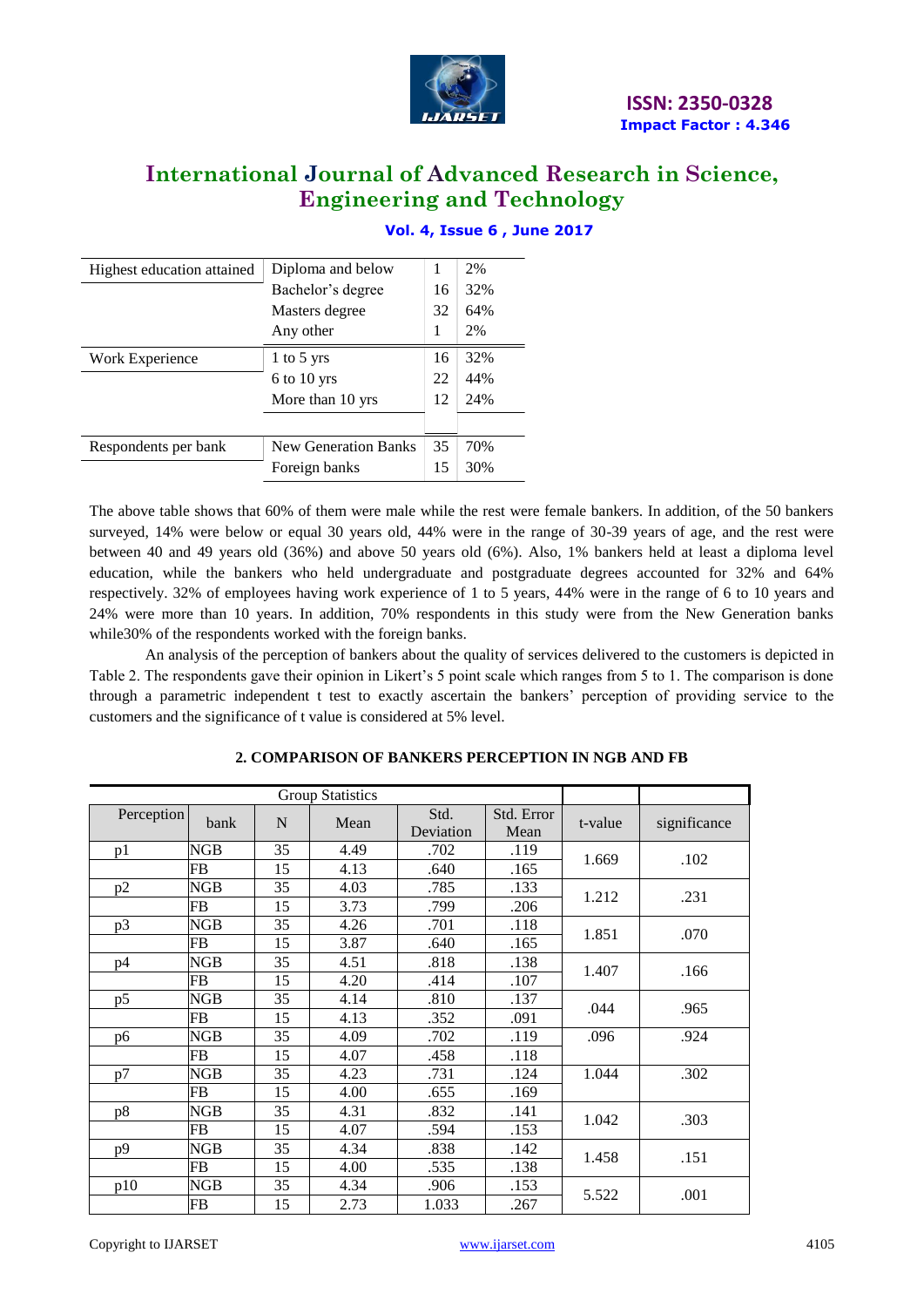

### **Vol. 4, Issue 6 , June 2017**

#### Source: Primary data

#### **1. Physical facilities of the bank and ambience**

From the above table it is found that the t value of physical facility is 1.669, p=.102 which is statistically insignificant @ 5% level. The mean value of physical facility for new generation bank is 4.49 and foreign bank is 4.13. This implies both NGB and FB bankers provide excellent physical facility and attractive ambience in their banks.

#### **2. Rendering services as promised to its customers**

It is found that t-value of rendering service as promised to its customers is 1.212,  $p=.231$  which is statistically insignificant @ 5% level. The mean value for NGB is 4.03 and FB is 4.03. This indicates that both bankers provide services as promised in a well disciplined and prompt way.

#### **3. Employees willingness to help customers**

The analysis revealed that the t-value of employees willingness to help customers is 1.841, p value is 0.070 are statistically insignificant @5% level. It implies that NGB and FB bankers differ in showing willingness to help the customers. In particular NGB (mean= 4.26) and FB (mean= 3.87) clearly indicated that the NGB identify the customer needs and help them with individual interest where as foreign banks bankers having some problem in helping the customers.

#### 4. **Ensuring safety and security**

In case of ensuring safety and security, t-value is 1.407,  $p=166$  which is statistically insignificant at 5% level. The mean value for NGB is 4.51 and FB 4.20. It indicates that safety and security provided by NGB is very good than Foreign bank.

#### **5. Employees competent about banking operations**

The analysis revealed that the t value of employees competent in banking services is  $.044$  and  $p=0.965$ which is statistically insignificant @ 5% level. The mean value for NGB is 4.14 and FB is 4.13. It indicates that both the bankers are well qualified and competent in providing advice on deposits, investments, Tax benefits and answer the customer queries

#### **6. Caring and individual attention to the customers**

It is found that the t value of caring and individual attention of bankers to the customers is .096 and p=.924 is statistically insignificant @ 5% level .The mean value of NGB is 4.09 and FB is 4.07 which shows that both the bankers are very caring and give individual attention to every customer like opening an account, filling application forms, enquiries etc.

#### **7. Courteous and polite**

Providing courteous service is necessary in meeting several requirements such as customer satisfaction, customer loyalty and attracting new customers and to increase the market share and profitability. The bankers revealed that the t value of their courteous service is 1.044, p=.302 which is statistically insignificant @ 5% level. The mean value for NGB is 4.23 and FB is 4.00 which indicates that the courteous service provided to the customers in NGB banks are very good than FB

### **8. Honest and trustworthy in providing services**

It is found that the t value of providing honest service to their customers is  $1.042$ , p=.303 which is statistically insignificant @ 5% level. The data reveals that there is no hidden cost involved, no hiding information and employees understanding level towards customers are very high in NGB with the mean value of 4.31 than FB (Mean value 4.06) in providing honest and trustworthy services to their customers.

#### **9. Easily approachable for their problems and request**

It is found that the customers are easily approached the bankers for their problems and request with the t value is 1.458, p=.151 which is statistically insignificant  $\omega$  5% level. The data (Mean value of NGB is 4.34, FB is 4.00) revealed that both the bakers are friendly and they are ready to help to the customers and the customers are also easily approachable for their problems at any point of time.

#### **10. ATMs and other facilities**

In case of ATM and other facilities, t value is  $5.522$ ,  $p=0.001$  which is highly significant @ 5% level. The data reveals that the new generation banks have more branches and ATMs (Mean 4.34) when compared with foreign banks with mean value of 2.73. This shows that the foreign banks tried to increase the number of branches and ATMs in all areas for providing reliable service to their customers.